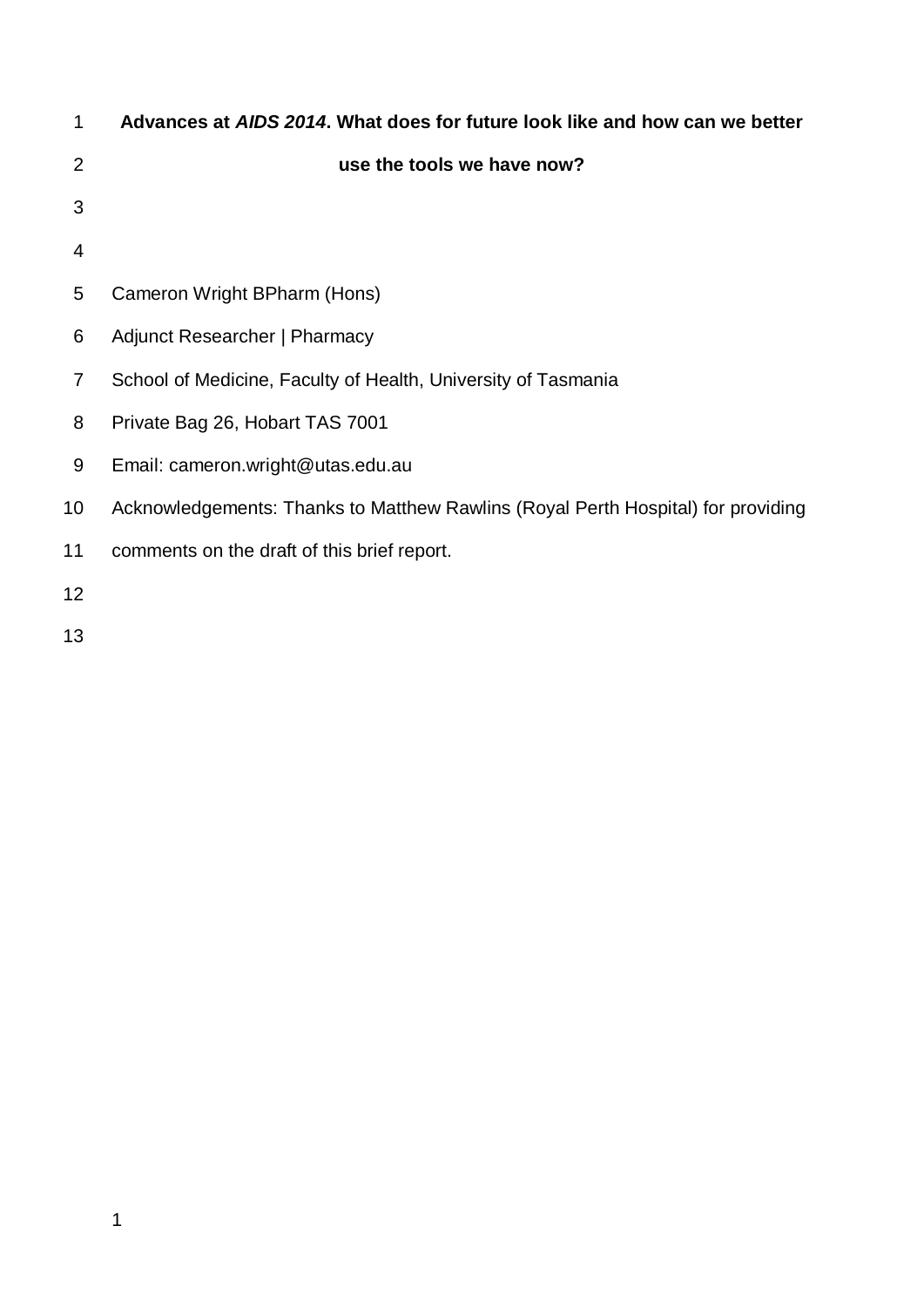During July 2014 the International AIDS Conference, AIDS 2014 was held in Melbourne, Australia. Approximately 13,600 delegates took part, and this brief report from an Australian pharmacist who attended, outlines some of the drug-related developments discussed during the six-day meeting. There is also an AIDS 2014 *YouTube* channel through which many sessions from the conference can be accessed without charge.

- 
- *Background on HIV in Australia*
- 

 At the end of 2013 there were approximately 27,000 people living with Human Immunodefiency Virus (HIV) infection in Australia (1). There were 1,236 new cases reported in 2013 and 70% of newly diagnosed cases were sexually transmitted between men who have sex with men (MSM). Nearly half of the 313 newly diagnosed cases acquired through heterosexual transmission were in people from high-prevalence countries or their partners. Thirty percent were late presentations, 29 defined as a CD4 cell count of less than cells/ $\mu$ L at the time of diagnosis. After a marked downward trend in new diagnoses during the 1990's, there has been a steady increase from 1999 when 724 new cases in Australia were diagnosed. An estimated 49-73% of those living with HIV (whether diagnosed or not) and 57- 84% of those who have been diagnosed were on effective antiretroviral therapy (ART) at the end of 2013. These numbers demonstrate that while Australia remains a low HIV prevalence country, some barriers to diagnosis and treatment remain. 

 At a special 'Australia session' during the conference the nation's Chief Medical Officer discussed the Seventh National HIV Strategy 2014-2017 (2). One of the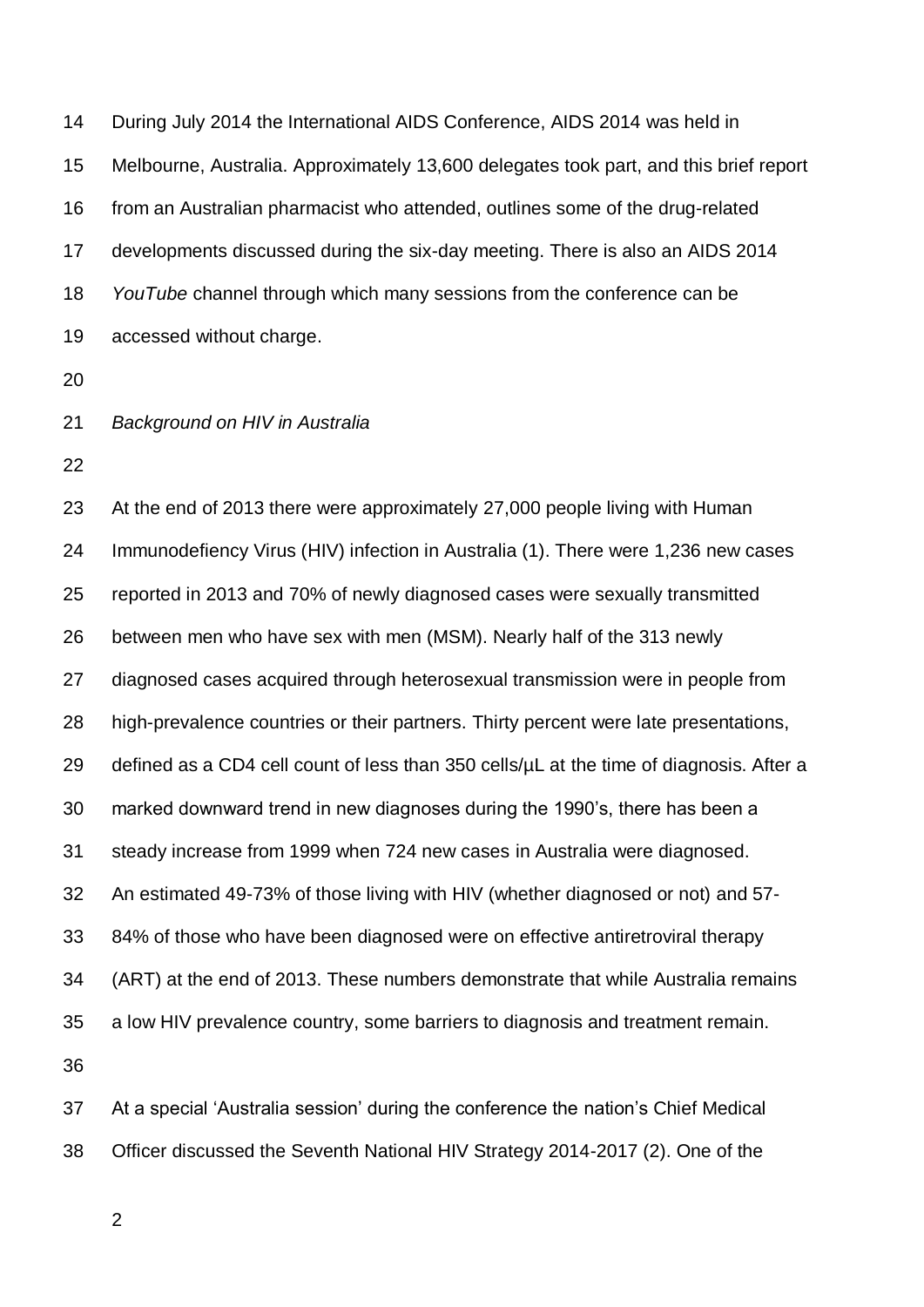goals of the strategy is to "work towards achieving the virtual elimination of HIV transmission in Australia by 2020" and several presentations explored ways of achieving this ambitious goal. One presentation was provided by Cameron Cox, a sex worker who described his outreach role at the Sex Workers Outreach Project (SWOP) in New South Wales (3). He discussed the use of social media, including through popular "hook-up" sites, as an effective means of reaching male sex workers, a population who describe that they do not always feel they want to be the recipients of outreach services.

 In the lead up to the conference, changes to prescribing and dispensing of antiretrovirals (ARVs) were announced by the Australian Government Department of Health (4). These changes will allow for the dispensing of ARVs from community pharmacies as well as hospitals from 1 July 2015. From the same date, prescribers will no longer have to demonstrate an affiliation with a hospital to prescribe ARVs, though all other requirements for Section 100 prescribing under the auspices of the Pharmaceutical Benefits Scheme will remain the same. Restrictions on home-testing kits for HIV have also been lifted so that companies producing these can now apply to the Australian Therapeutic Goods Administration for registration to allow sale directly to the public.

*New developments with ARVs* 

 ARVs are well-established as an effective treatment for HIV and the wide availability of fixed-dose combinations (e.g. Atripla ® - efavirenz 600 mg/ emtricitabine 200 mg/ tenofovir disoproxil fumarate 300 mg), rendering the dosing regimens in current use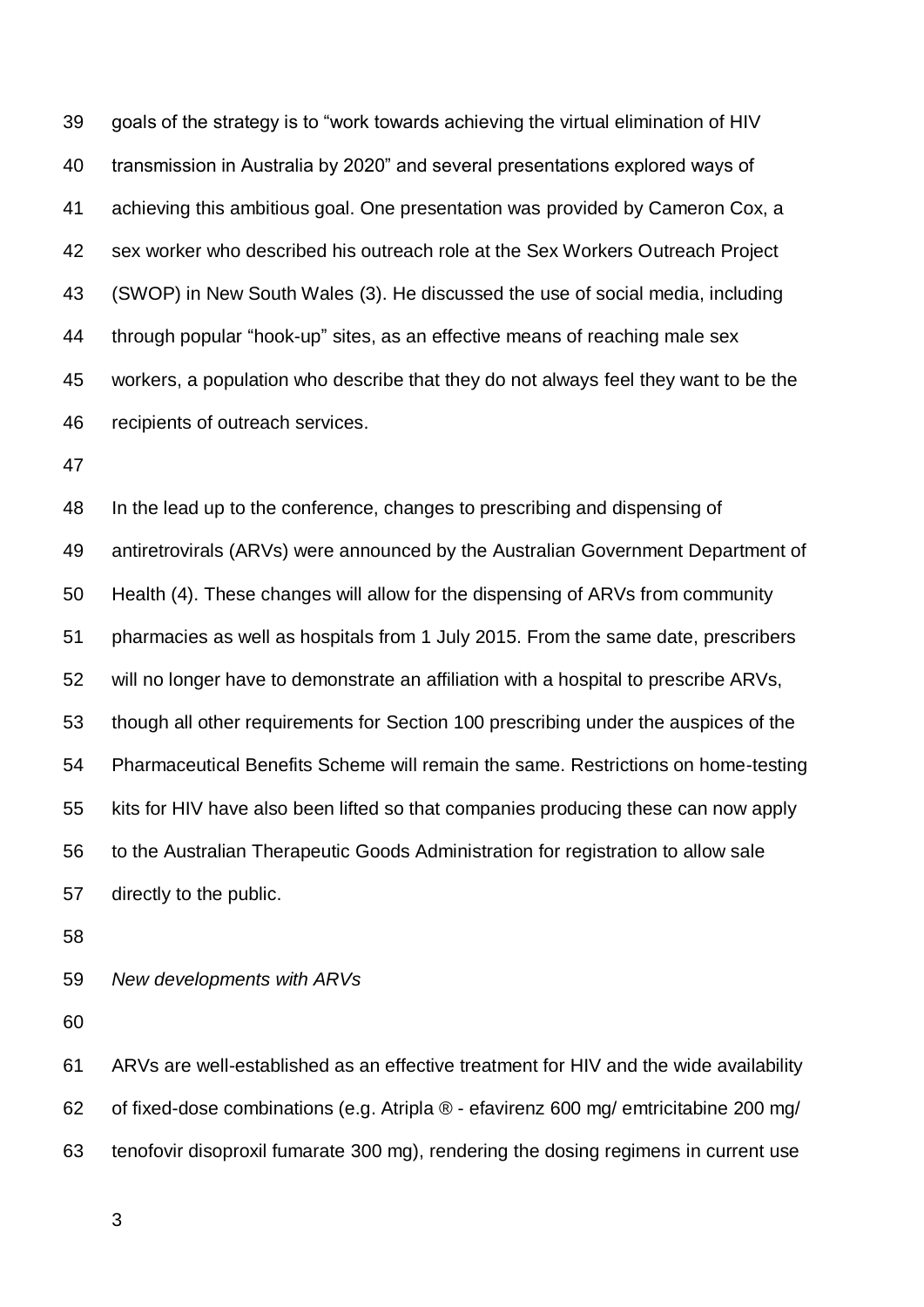considerably less complex than was the case during earlier stages of the pandemic. Most of the discussion of ART at the conference related to increasing testing and subsequent access to these drugs by effecting society-level cultural and legislative change to reduce stigma around HIV, especially in high-prevalence countries. Another major theme of the conference related to the ways that ARVs can be used to prevent infection with HIV – a summary is provided in table 1.

 In recent times, another strategy referred to as oral Pre-Exposure Prophylaxis (PrEP) has been evaluated to determine if ARVs can reduce transmission of HIV if people who are HIV-negative, but who are at a high risk of infection, take them prophylactically. There is a growing number of randomised controlled trials (RCTs) that have assessed the efficacy of PrEP as part of a HIV prevention strategy. Results of trials where PrEP has been evaluated in heterosexual participants at high risk of HIV infection have been mixed, and outcomes appear to be closely linked with 78 adherence to therapy. The phase 3, multi-country, placebo-controlled iPrEx trial ( $N =$  2,499) found a 44% reduction in HIV incidence with tenofovir disoproxil fumarate (TDF)/ emtricitabine (FTC) PrEP versus placebo (p = 0.005) amongst MSM and transgender women who have sex with men, with efficacy again linked with adherence (8). Both active and placebo arms of the iPrEx trial were offered a package of HIV reduction strategies (condoms, HIV testing and so on). The available trial data for PrEP use with TDF/FTC and TDF alone in heterosexual, MSM and transgender populations are summarised in recently published clinical practice 86 guidelines from the USA (9). Currently only combination TDF/FTC (Truvada ®) is approved by the US Food and Drug Administration for PrEP use.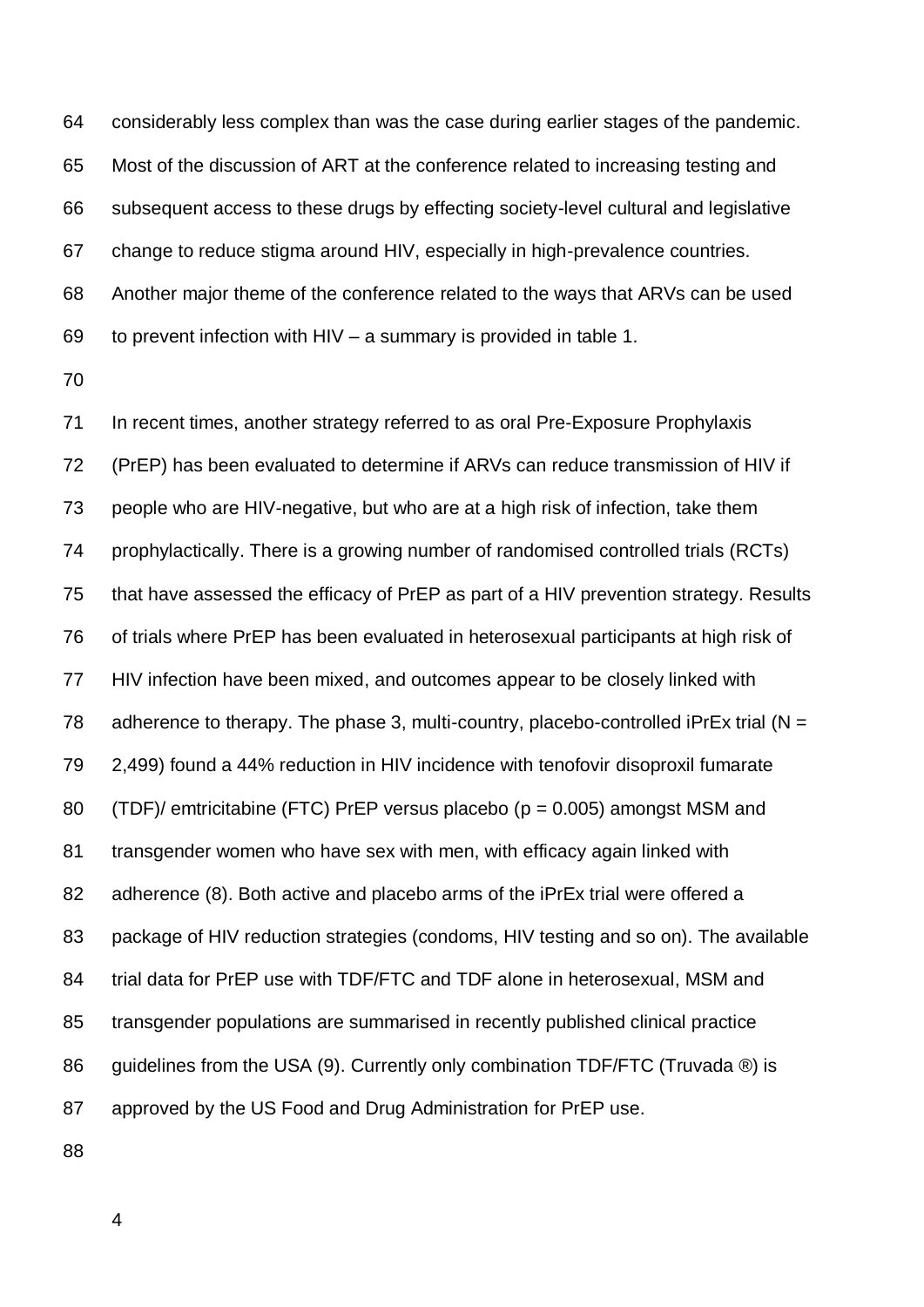At the AIDS 2014 conference, data from the iPrEx open label extension (OLE) trial were presented and simultaneously published in the Lancet Infectious Diseases (10, 11). Previous iPrEx participants were invited to be involved, resulting in the recruitment of 1,603 participants from 11 study sites. The study was of 72 weeks duration and 76% of participants elected to take daily TDF/FTC PrEP. This study aimed to assess the efficacy of PrEP when provided to participants who knew that the intervention was TDF/FTC and not a random chance of active or placebo, as was the case in the original iPrEx trial. As with previous PrEP RCTs, efficacy was correlated with adherence to treatment. Notably, dried blood spot analysis of TDF levels showed that no participants taking four or more tablets per week became infected with HIV during the study period. In a presentation of a qualitative sub-study of the iPrEx OLE by Kimberly Koester, it was reported that use of PrEP did not lead to 'risk compensation' such as the lower use of other preventative strategies such as condoms (12). Instead, these researchers found that the use of PrEP was associated with less anxiety about being infected with HIV during sex.

 Preliminary adherence results from pilot sites of the IPERGAY study being conducted in France and Canada were also presented, assessing a strategy of 'on demand' rather than regular PrEP dosing (13). Participants are randomised to receive TDF/FTC PrEP or placebo and are asked to take two tablets, two to 24 hours 109 prior to sex and another tablet once daily for two days following. Participants are also offered a treatment package to reduce HIV infection risk as part of their involvement. Early data indicates a high adherence rate to this approach, though not always taken exactly as directed. Adherence was measured through computer-assisted self-interviews, tablet counts, plasma and scalp hair (when this was available)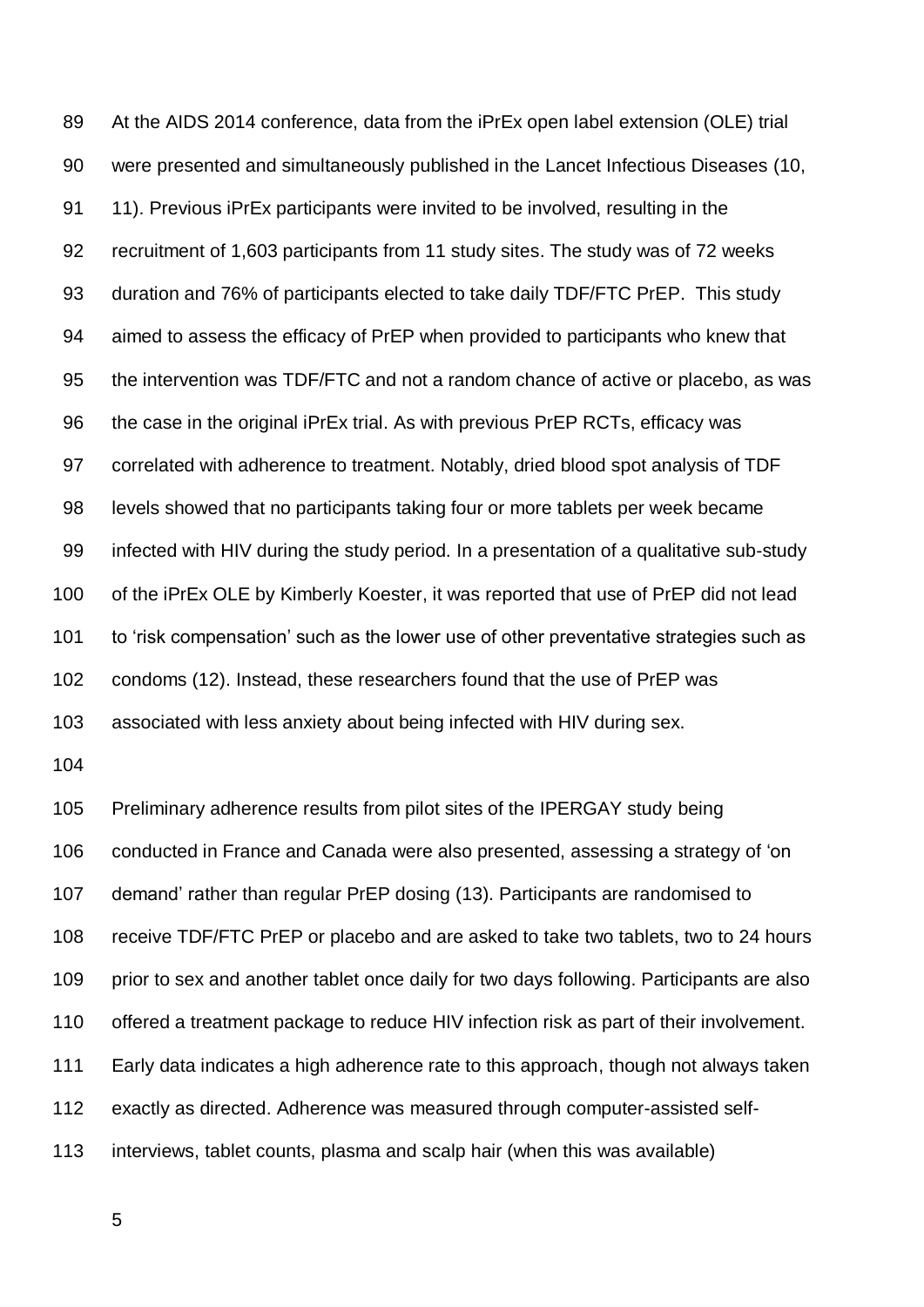concentrations of TDF and FTC. This trial is ongoing with planned completion in late 2016 (14).

 The World Health Organization has this year released a revised strong recommendation that PrEP should be offered to MSM as part of a range of options to reduce risk of being infected with HIV (15). Other options include the use of condoms and lubricants, routine HIV testing, risk-reduction counselling and adherence counselling if PrEP is offered. In Australia, the Victorian PrEP HIV Demonstration Project (VicPrEP study) is being led by Associate Professor Edwina Wright of Monash University to assess the efficacy and acceptability of PrEP in Australia, when combined with other risk reduction strategies (16). Researchers plan to enroll 100 participants at risk of HIV infection who elect to use PrEP, and to compare outcomes to another 100 participants who do not wish to receive PrEP, following both groups for 12 months. It is noteworthy that no ARVs are currently licensed for use in a PrEP context in Australia (outside of demonstration projects). The VicPrEP study, along with others planned in Queensland and New South Wales (17), should yield important data to support future policy decisions around PrEP, as it is still a very new approach to HIV prevention.

*HIV doesn't exist in isolation: viral hepatitis and tuberculosis advances* 

 At the conference, the results from trials focusing on the drug treatment of viral hepatitis and tuberculosis (TB) treatment were also presented. Viral hepatitis and HIV share common risk factors for transmission, especially for those people who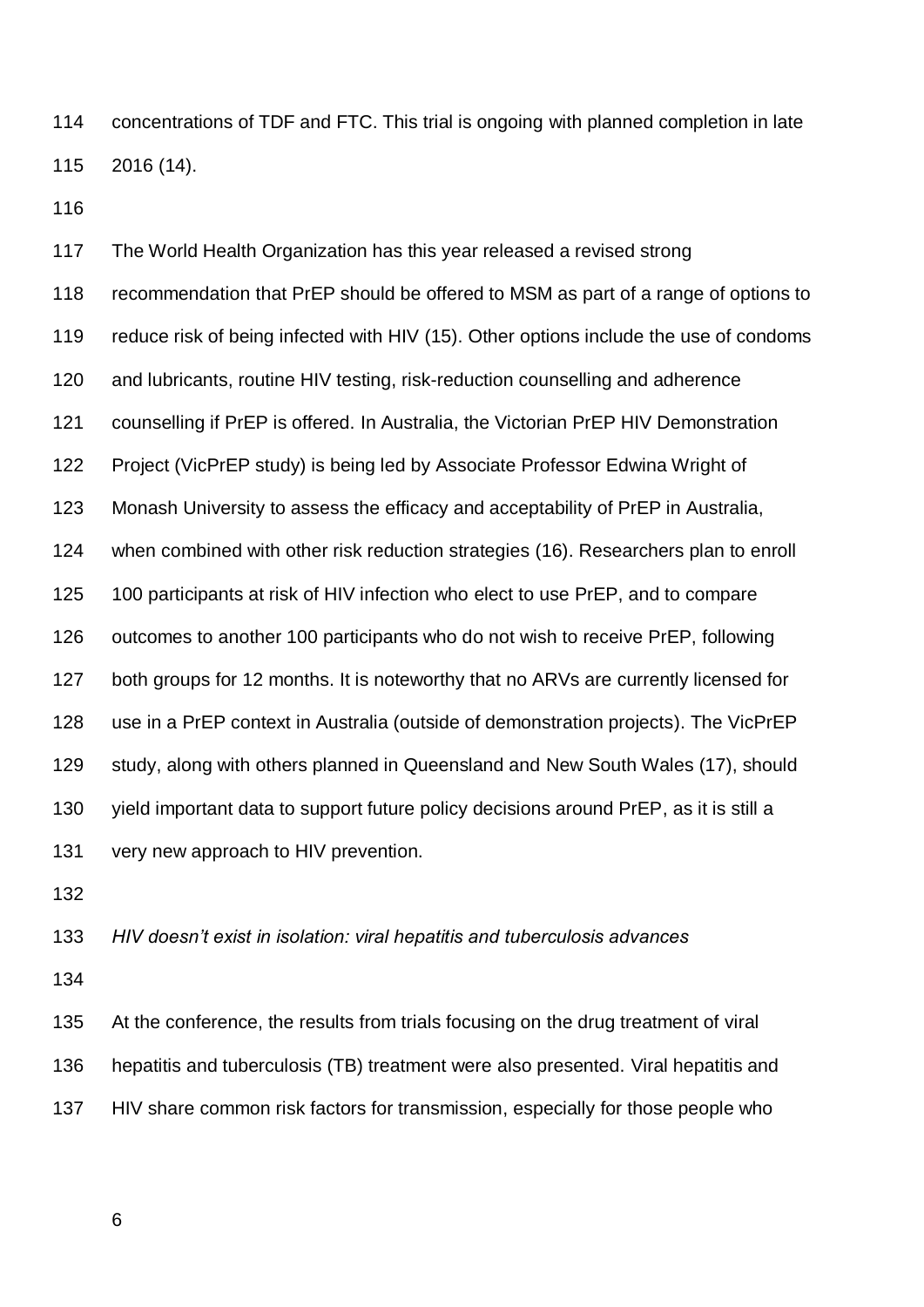inject drugs (10). TB is the leading cause of HIV-associated deaths globally, and naturally was also an important focus for the conference (15).

 Trial data assessing the efficacy of newer, direct-acting antiviral regimens for 142 patients co-infected with viral hepatitis C (HCV) and HIV showed similar treatment outcomes to those seen with HCV mono-infected patients. These findings support the 2014 European Association for the Study of the Liver (EASL) recommendation that for chronic HCV "the same treatment regimens can be used in HIV co-infected 146 patients as in patients without HIV infection, as the virologic results of therapy are identical" (18, p. 5).

 Phase 2B trial results were presented for PaMZ, an anti-TB regimen containing a new nitroimidazole currently referred to as PA-824 (used at a dose of 100 mg or 200 mg daily), plus Moxifloxacin (M - 400 mg daily) and pyrazinamide (Z - 1,500 mg daily) (19, 20). Patients with drug-sensitive and multi-drug resistant (MDR) TB, defined as resistance to rifampicin and isoniazid, were enrolled from study sites in South Africa and Tanzania. In all, 207 patients were enrolled (20% with HIV co- infection) and 173 were included in the final analysis: 164 with drug-sensitive TB and 9 with MDR-TB. Patients with drug-sensitive TB were randomly assigned to receive either PaMZ or a standard, weight-based, anti-TB regimen containing rifampicin, isoniazid, pyrazinamide and ethambutol (RHZE). There was no comparator for the MDR-TB patient group and these patients all received the higher dose of PA-824. PaMZ yielded good results, with a primary endpoint of reduction in colony forming units of *Mycobacterium tuberculosis* from sputum samples taken over eight weeks (at day 0, 3, 7 and then weekly thereafter). The log reduction per day was greater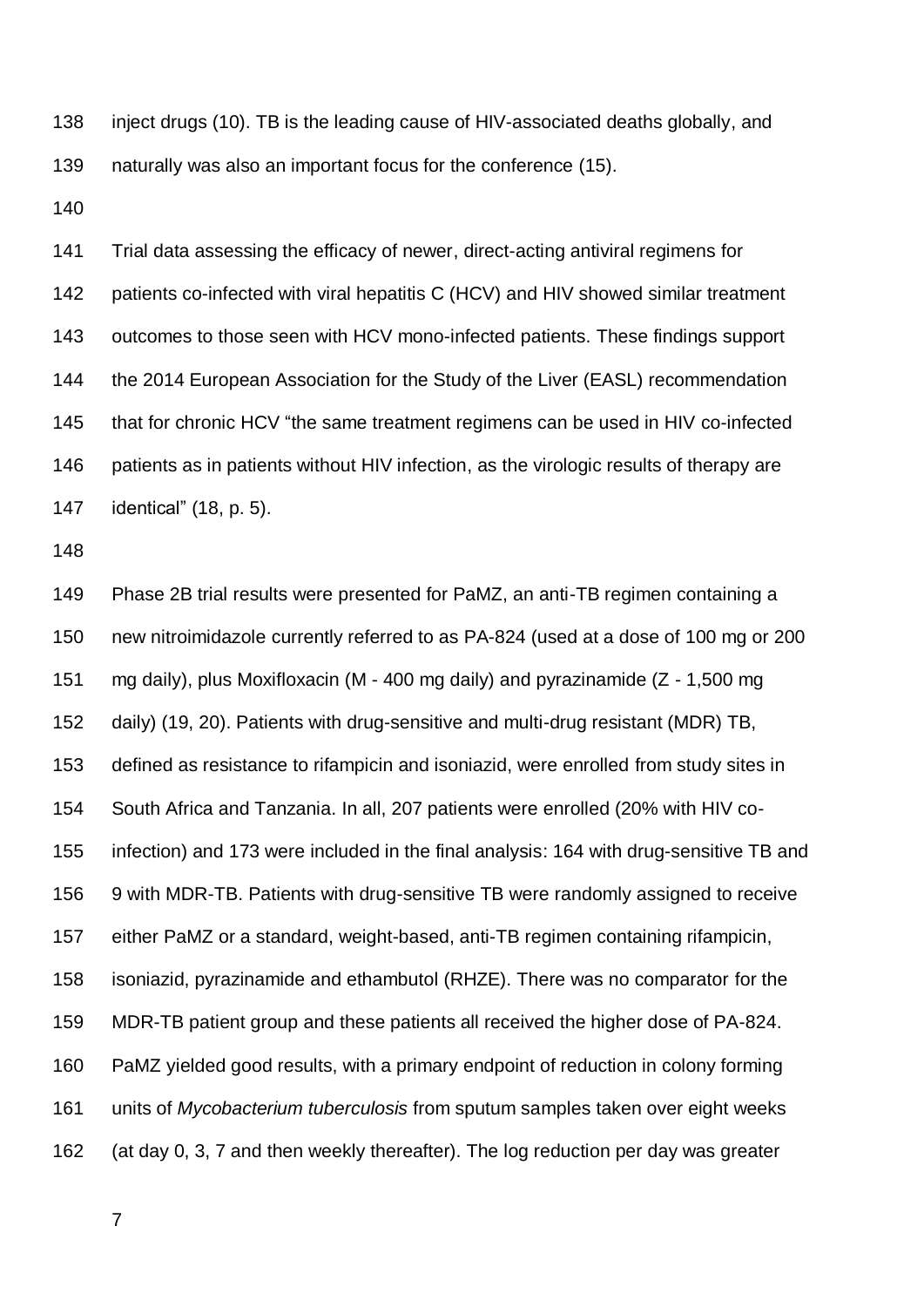than the RHZE regimen (N=54) for each of the PaMZ groups and this difference was 164 statistically significant ( $p < 0.05$ ) for the Pa (200mg) MZ drug-sensitive TB group ( $N =$  56). These results were unchanged when adjusted for HIV status. The follow on Phase 3 study is planned to commence this year, aiming to assess the efficacy of PaMZ over a full treatment course. The researchers plan to enroll 1,500 patients; drug-sensitive TB treatment duration will be for four or six months and MDR-TB treatment will be for six months. With current regimens for MDR-TB treatment taking 170 18 - 24 months to complete, the results of this trial will be watched for closely. Other clinical trials assessing the efficacy of shorter MDR-TB treatment regimens are also underway.

## *Future directions in HIV*

 A lot of discussion during the AIDS 2014 conference focused on advances in basic science. Rather than the term cure, most of the sessions referred to achieving sustained HIV remission. Presentations focused on areas such as the anatomical distribution of enduring HIV viral reservoirs, HIV viral latency and studying the natural immune response to HIV infection, particularly through the production of broadly neutralising antibodies. The cases of the 'Mississippi baby' (born with HIV to a HIV-positive mother, with undetectable viral load after early ART - 18 months of treatment commencing 30 hours after delivery - but recently relapsed after 27 months testing HIV-negative without ART), the two 'Boston patients' (initially thought to cleared of HIV infection following bone marrow transplants but later relapsing), Timothy Ray Brown (the 'Berlin patient' - who no longer requires ART following bone marrow transplantation in 2007 and 2008 with donor cells deficient in a co-receptor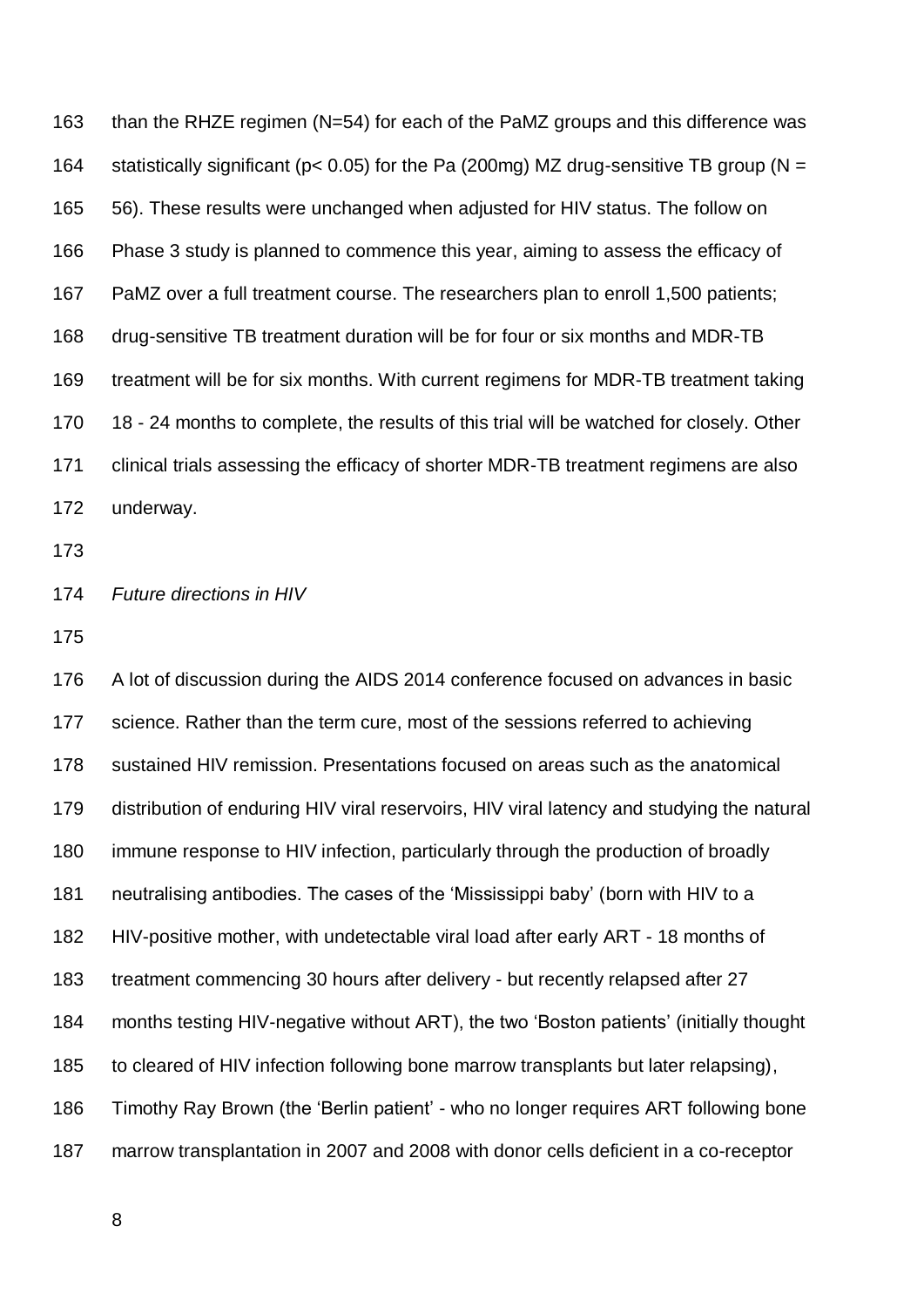| 188 | called CCR5) and the VISCONTI cohort (14 French patients given ART soon after           |
|-----|-----------------------------------------------------------------------------------------|
| 189 | becoming infected with HIV and achieving a sustained "functional cure", with no HIV     |
| 190 | viral rebound despite ARVs no longer being taken), were frequently mentioned.           |
| 191 | These seminal cases present opportunities to advance our understanding of               |
| 192 | potential ways to access the small amount of HIV retrovirus that remains integrated     |
| 193 | with host cell DNA, even in patients that are well-controlled on ART.                   |
| 194 |                                                                                         |
| 195 | Focus on the here and now                                                               |
| 196 |                                                                                         |
| 197 | There are many tools available for the prevention and treatment of HIV available        |
| 198 | now. This is especially the case in Australia, where many of the legislative, logistics |
| 199 | and cultural barriers to effective HIV control that exist elsewhere are absent, or at   |
| 200 | least far less significant than in other parts of the world. Through working with       |
| 201 | sectors outside of health and using a pragmatic approach to provide information to      |
| 202 | those most at risk of acquiring HIV without prejudice, the incidence of HIV in          |

Australia can be reduced with the array of scientific strategies that are currently

available.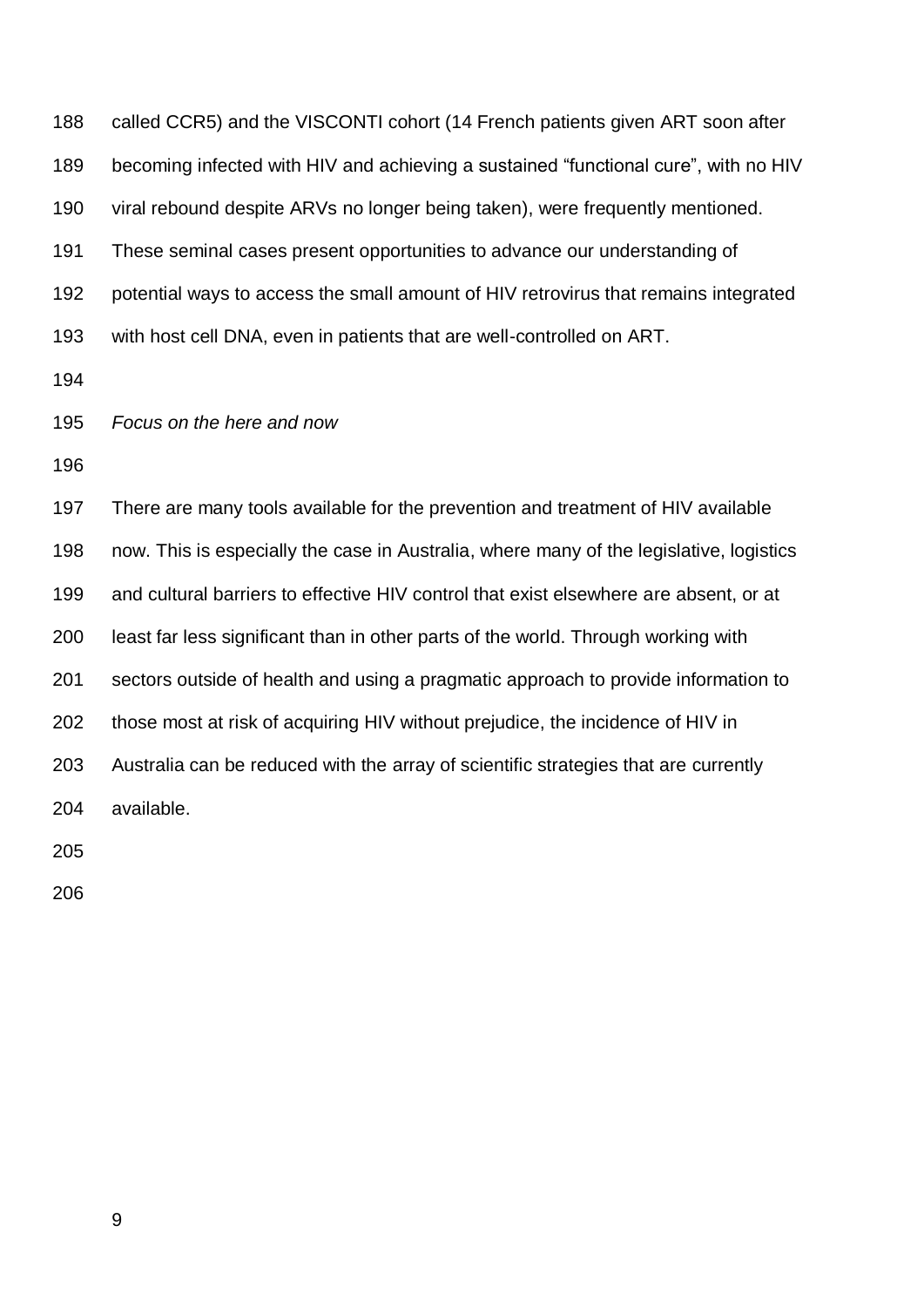- 207 1. The Kirby Institute. HIV, viral hepatitis and sexually transmissible infections in Australia annual surveillance report 2014 HIV supplement. Sydney: The Kirby Institute; 2014.
- 210 2. Australian Government Department of Health. Seventh national HIV strategy 2014-2017. Canberra: Department of Health; 2014.
- 3. Cox C, McMillan J. Working it: an evaluation of new outreach methods to
- meet the needs of male sex worker health in NSW by Sex Workers Outreach
- 214 Project NSW [abstract MOAD023]. 20<sup>th</sup> International AIDS Conference; 20 –
- 25 July 2014; Melbourne, Australia.
- 4. Australian Government Department of Health. New access to HIV tests and
- treatments. Available from
- <www.health.gov.au/internet/ministers/publishing.nsf/Content/health-mediarel-
- yr2013-dutton049.htm>
- 5. Cohen MS, Chen YQ, McCauley M, Gamble T, Hosseinipour MC,
- Kumarasamy N, et al. Prevention of HIV-1 infection with early antiretroviral
- therapy. New Engl J Med. 2011;365(6):493-505.
- 6. Rodger A, Bruun T, Weait M, Vernazza P, Collins S, Estrada V, et al. Partners
- of people on ART a new evaluation of the risks (the PARTNER study):
- design and methods. BMC public health 2012;12:296.
- 7. Rodger A, Bruun T, Cambiano V, Vernazza P, Estrada V, Van Lunzen J, et al.
- HIV transmission risk through condomless sex if HIV+ partner on suppressive
- ART: PARTNER Study [late breaker abstract 153LB]. Program and abstracts
- book: Conference on Retroviruses and Opportunistic Infections 2014; 3 6
- March 2014; Boston, MA, USA. Boston: International Antiviral Society USA;
- 2014. p. 112 113.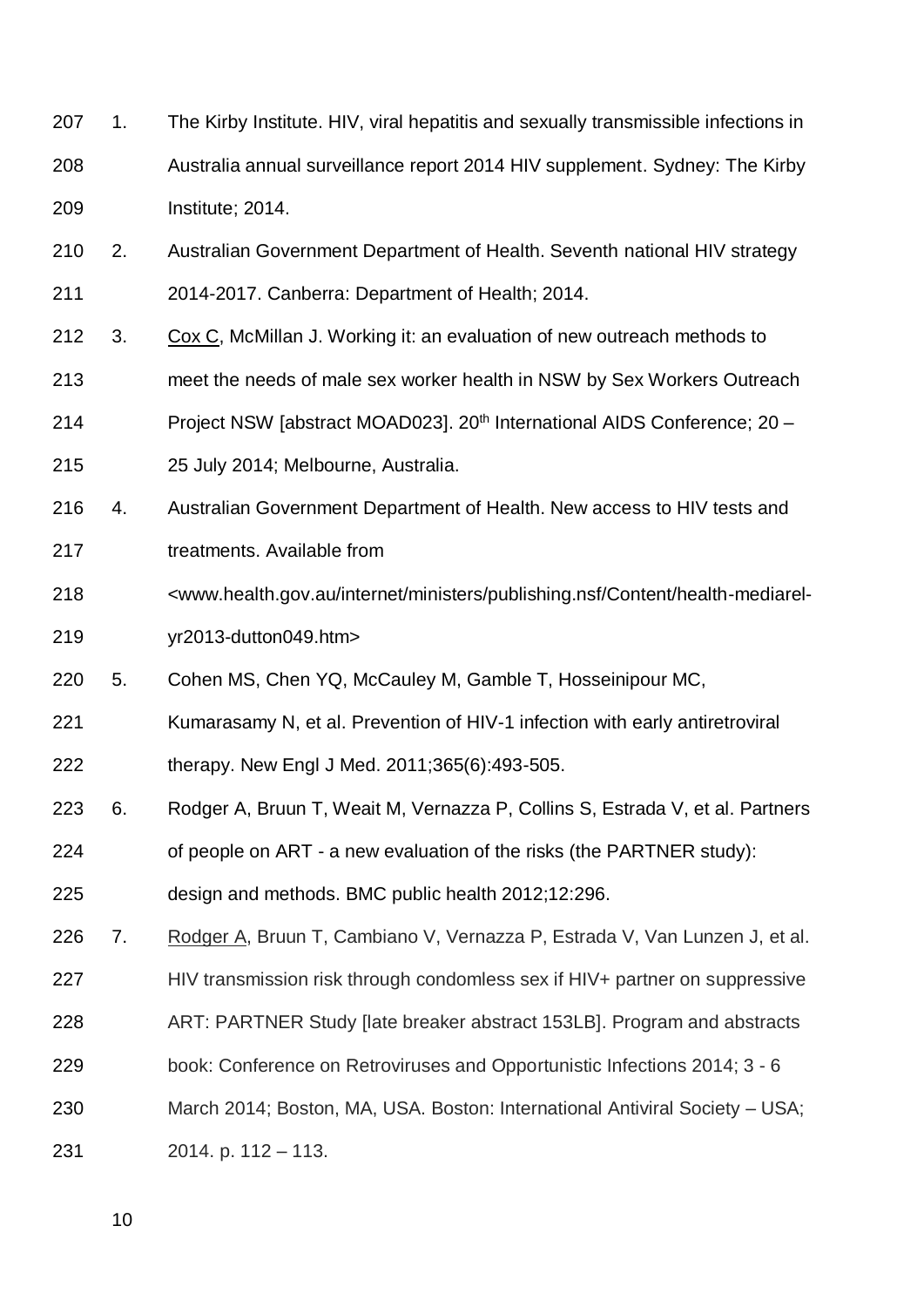- 8. Grant RM, Lama JR, Anderson PL, McMahan V, Liu AY, Vargas L, et al.
- Preexposure chemoprophylaxis for HIV prevention in men who have sex with men. New Engl J Med. 2010;363(27):2587-99.
- 9. U.S. Department of Health and Human Services and U.S. Centers for Disease
- Control and Prevention. Pre-exposure prophylaxis for the prevention of HIV
- 237 infection in the United States 2014 clinical practice guideline. Washington
- DC: U.S. Department of Health and Human Services and U.S. Centers for Disease Control and Prevention; 2014.
- 10. Grant RM, Anderson PL, McMahan V, Liu A, Amico KR, Mehrotra M, et al.
- Results of the iPrEx open-label extension (iPrEx OLE) in men and
- transgender women who have sex with men: PrEP uptake, sexual practices,
- 243 and HIV incidence [late breaker abstract TUAC0105LB]. 20<sup>th</sup> International
- AIDS Conference; 20 25 July 2014; Melbourne, Australia.
- 11. Grant RM, Anderson PL, McMahan V, Liu A, Amico KR, Mehrotra M, et al.
- Uptake of pre-exposure prophylaxis, sexual practices, and HIV incidence in
- men and transgender women who have sex with men: a cohort study. Lancet
- Infect Dis. 2014; early online publication.
- 12. Koester K, Amico R, Liu A, McMahan V, Hosek S, Mayer K, et al. Sex on
- PrEP: qualitative findings from the iPrEx open label extension (OLE) in the US
- 251 [abstract TUAC0102].  $20<sup>th</sup>$  International AIDS Conference;  $20 25$  July 2014;
- Melbourne, Australia.
- 13. Fonsart J, Capitant C, Spire B, Cotte L, Pialoux G, Lorente N, Peytavin G,
- Charreau I, Aboulker JP, Molina JM. High adherence rate to intermittent oral
- PrEP with TDF/FTC among high risk MSM (ANRS Ipergay) [abstract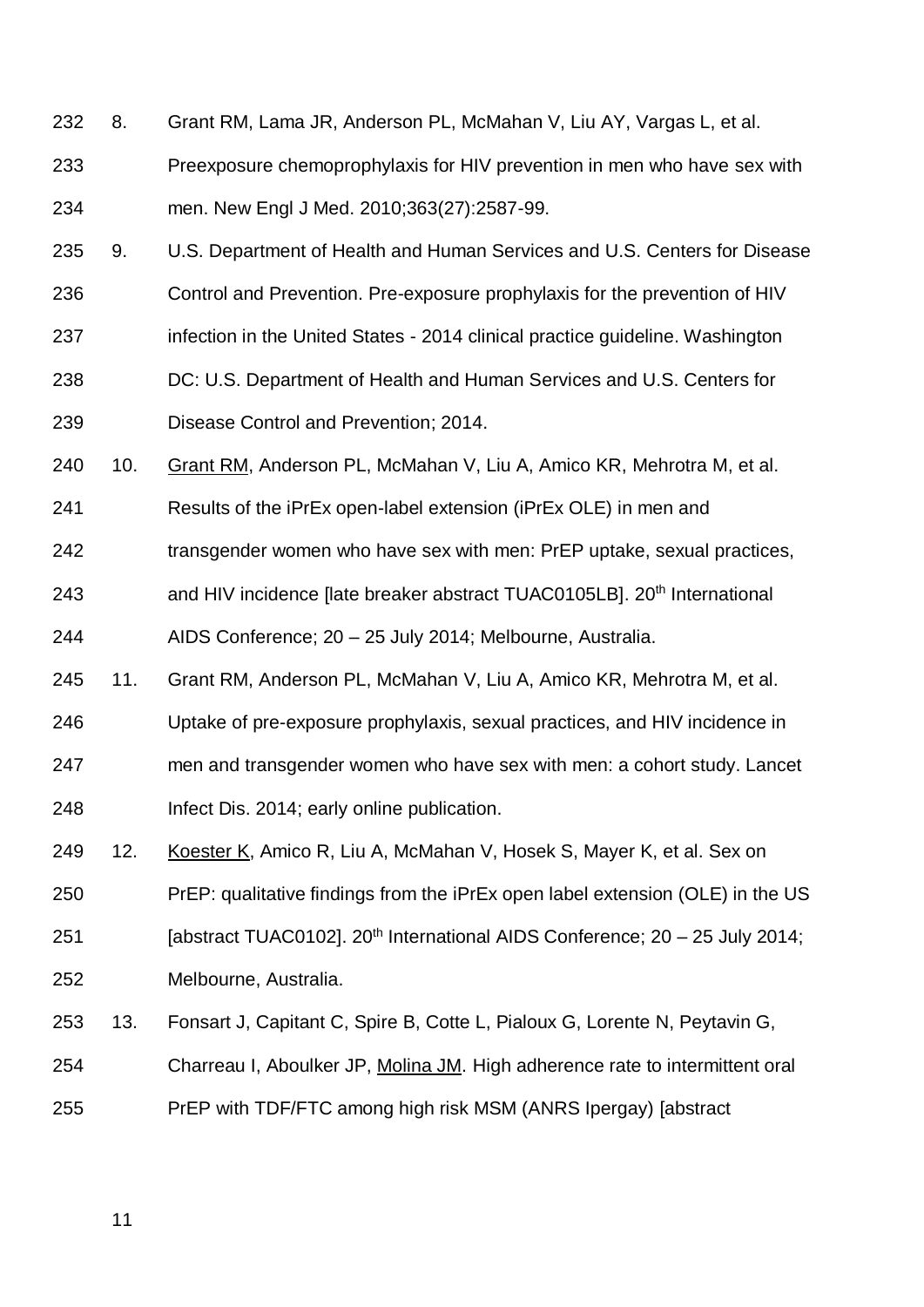256 TUAC0103].  $20<sup>th</sup>$  International AIDS Conference;  $20 - 25$  July 2014;

Melbourne, Australia.

- 14. ANRS IPERGAY Study Group. (Clinical Trial Protocol for) On demand
- antiretroviral pre-exposure prophylaxis for HIV Infection in men who have sex
- with men (IPERGAY study). Available from
- <www.clinicaltrials.gov/show/NCT01473472>
- 15. World Health Organization. Consolidated guidelines on HIV prevention,
- diagnosis, treatment and care for key populations. Geneva: World Health
- Organization; 2014.
- 16. VicPrEP study team. The Victorian pre-exposure prophylaxis demonstration
- project protocol, Project No. 564/13 Version 4.0 Dated May 15, 2014.
- Available from
- <www.vicprep.csrh.org/downloads/VicPrEP\_Protocol\_version\_4.0.pdf>
- 17. The Kirby Institute (sponsor). (Clinical trial protocol for) PrEP demonstration
- 270 project (PRELUDE study). Available from
- <www.clinicaltrials.gov/show/NCT02206555>
- 18. European Association for the Study of the Liver. EASL recommendations on
- treatment of hepatitis C 2014. Geneva: European Association for the Study of the Liver; 2014.
- 19. Everitt D, Dawson R, Diacon A, Burger D, Schall R, Van Niekerk C, et al.
- Randomized trial of the bactericidal activity of 8-weeks treatment with
- moxifloxacin, Pa-824, and pyrazinamide in drug sensitive and multi-drug
- 278 resistant tuberculosis [abstract MOAB0202]. 20<sup>th</sup> International AIDS
- Conference; 20 25 July 2014; Melbourne, Australia.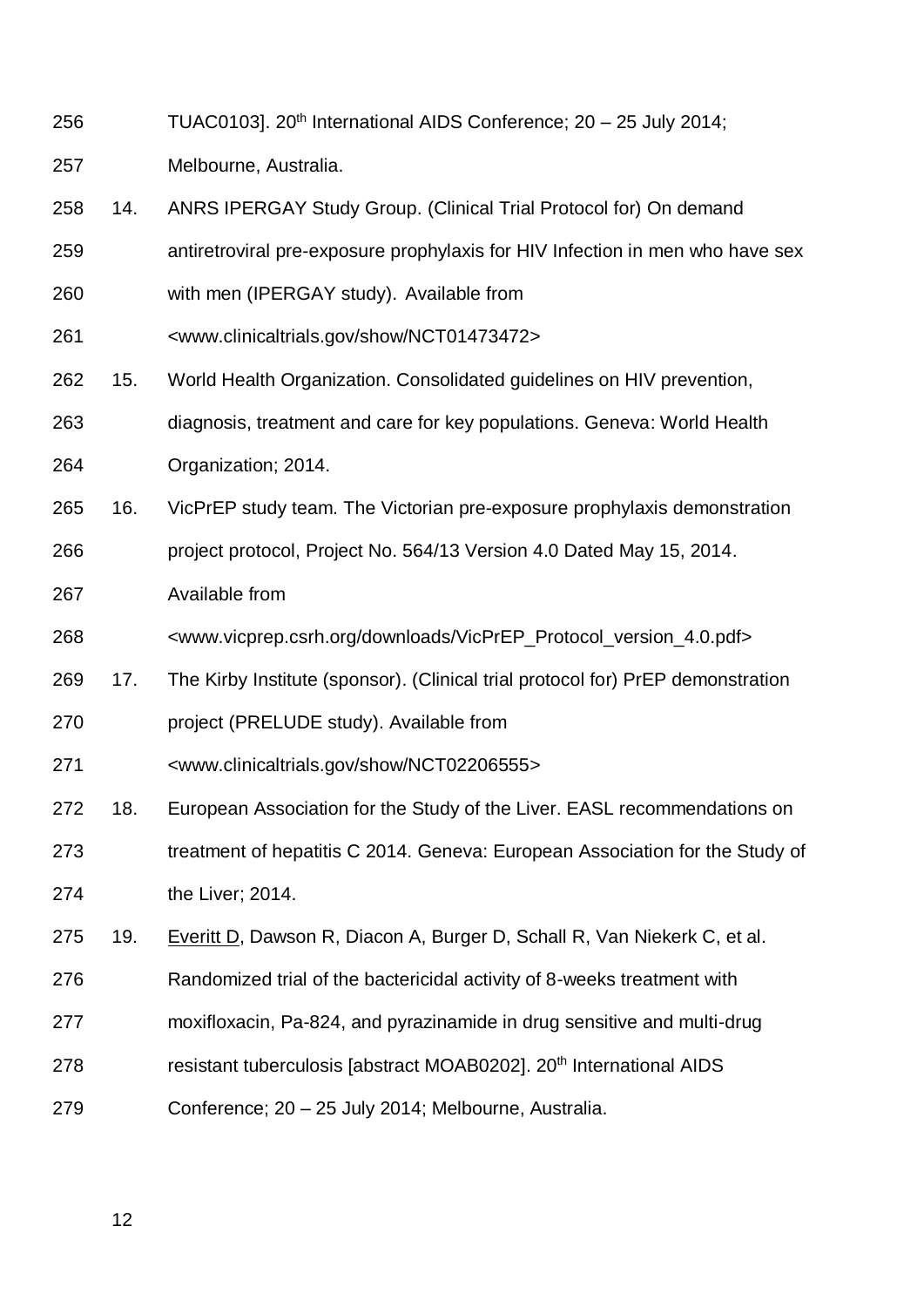- 20. Global Alliance for TB Drug Development. (Clinical trial protocol for)
- Evaluation of 8 Weeks of treatment with the combination of moxifloxacin, PA-
- 824 and pyrazinamide in patients With drug sensitive and multi drug-Resistant
- Pulmonary Tuberculosis (TB). Available from
- <www.clinicaltrials.gov/ct2/show/study/NCT01498419>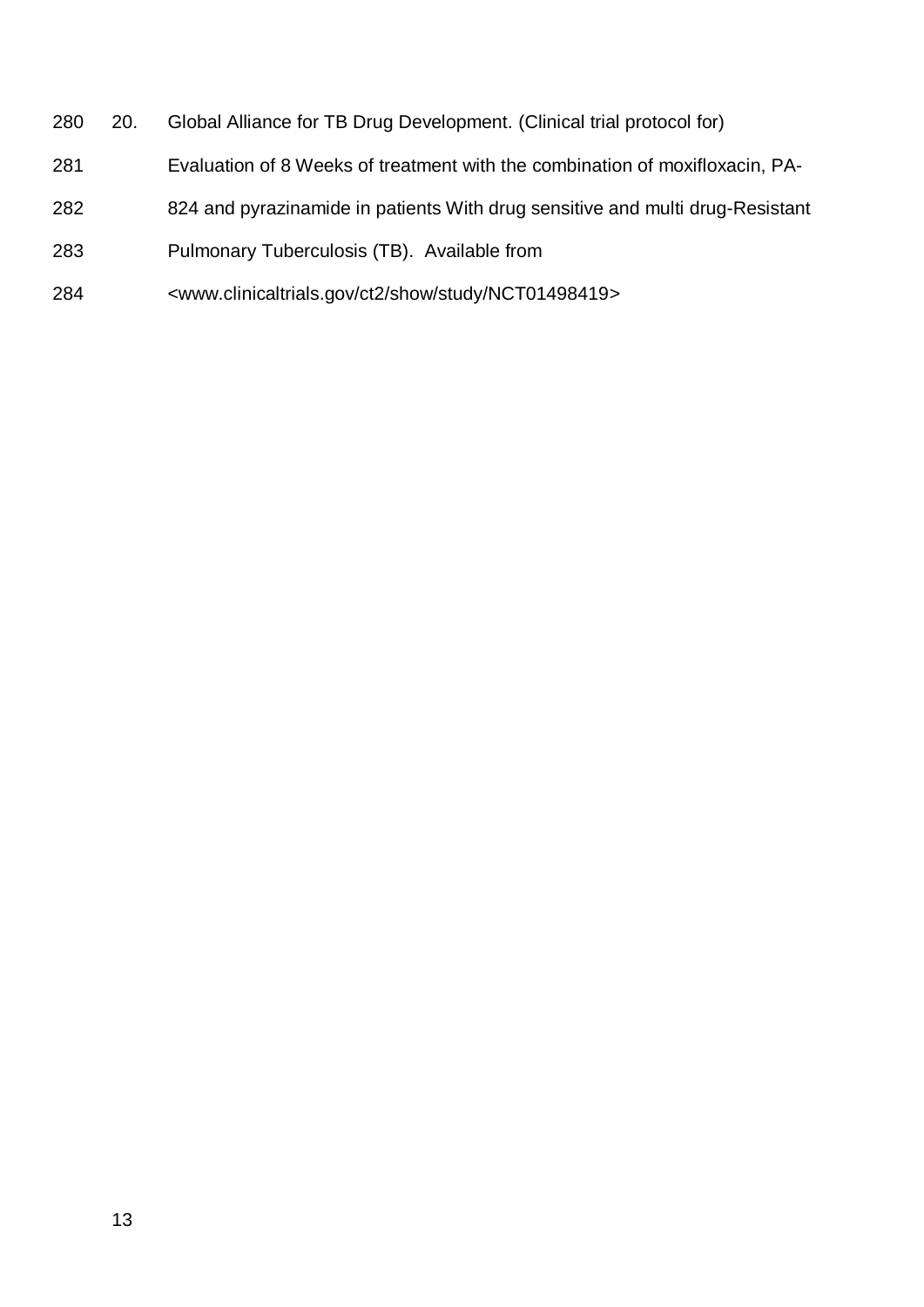## 285 **Table 1: Approaches using ARVs to reduce the risk of HIV infection.**

| <b>Preventative</b> | <b>Currently</b>  | <b>Description</b>                             | Suggested further reading (accessible by typing         |
|---------------------|-------------------|------------------------------------------------|---------------------------------------------------------|
| strategy            | available         |                                                | title into web browser).                                |
|                     | <u>in</u>         |                                                |                                                         |
|                     | <b>Australia?</b> |                                                |                                                         |
| <b>Treatment as</b> | Yes               | Early treatment of HIV-positive patients with  |                                                         |
| prevention          |                   | ART was shown to reduce the risk of sexually   | Australasian Society for HIV Medicine. 2014 DHHS        |
| (TasP)              |                   | transmitting HIV to a seronegative partner by  | guidelines for the use of antiretroviral agents in HIV- |
|                     |                   | 96% amongst an almost exclusively              | 1 infected adults and adolescents with Australian       |
|                     |                   | heterosexual cohort, in early results of the   | commentary. Darlinghurt, NSW: 2014.                     |
|                     |                   | HPTN-052 trial (5). The two arms of this study |                                                         |
|                     |                   | compared; 1) the HIV-positive partner starting |                                                         |
|                     |                   | ART with a CD4 count between 350-550           |                                                         |
|                     |                   | cells/ $mm3$ , and 2) the HIV-positive partner |                                                         |
|                     |                   | starting treatment when the CD4 count fell     |                                                         |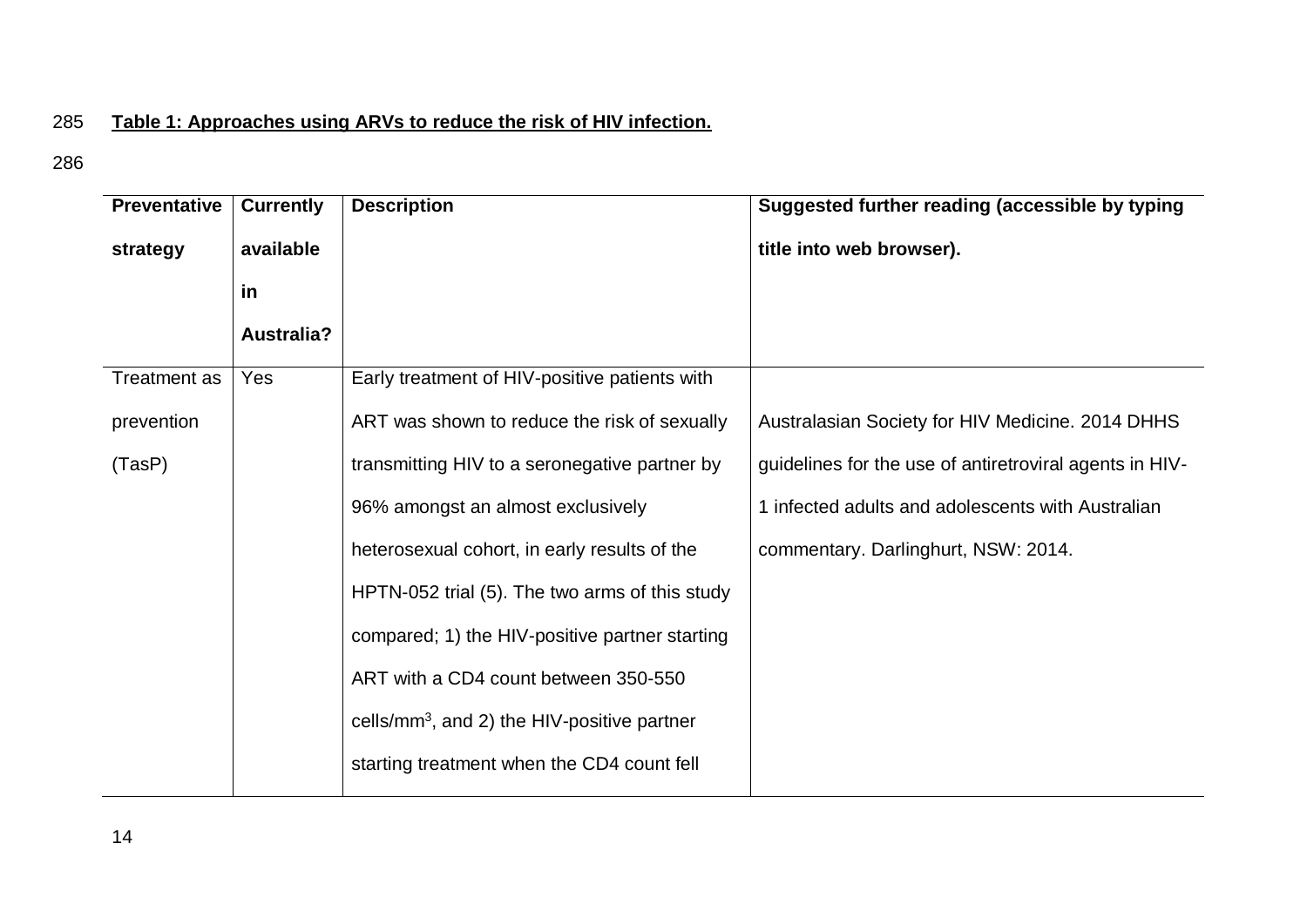|  | below 250 cells/mm <sup>3</sup> or if AIDS-related illness |  |
|--|------------------------------------------------------------|--|
|  | developed. The ongoing PARTNER study has                   |  |
|  | also shown the potential of TasP, this time                |  |
|  | looking and serodiscordant heterosexual and                |  |
|  | homosexual couples where the HIV-positive                  |  |
|  | partner is already virally suppressed on ART               |  |
|  | (6). Promising preliminary results for this study          |  |
|  | were presented at the Conference on                        |  |
|  | Retroviruses and Other Infections (CROI) 2014              |  |
|  | (7). There remains uncertainty regarding when              |  |
|  | exactly to start ART for HIV-positive patients             |  |
|  | and recent Australian-adapted guidance on                  |  |
|  | this is provided in the further reading column.            |  |
|  | TasP reduces but does not eliminate the risk of            |  |
|  | HIV transmission and should be combined with               |  |
|  | other HIV prevention strategies such as correct            |  |
|  |                                                            |  |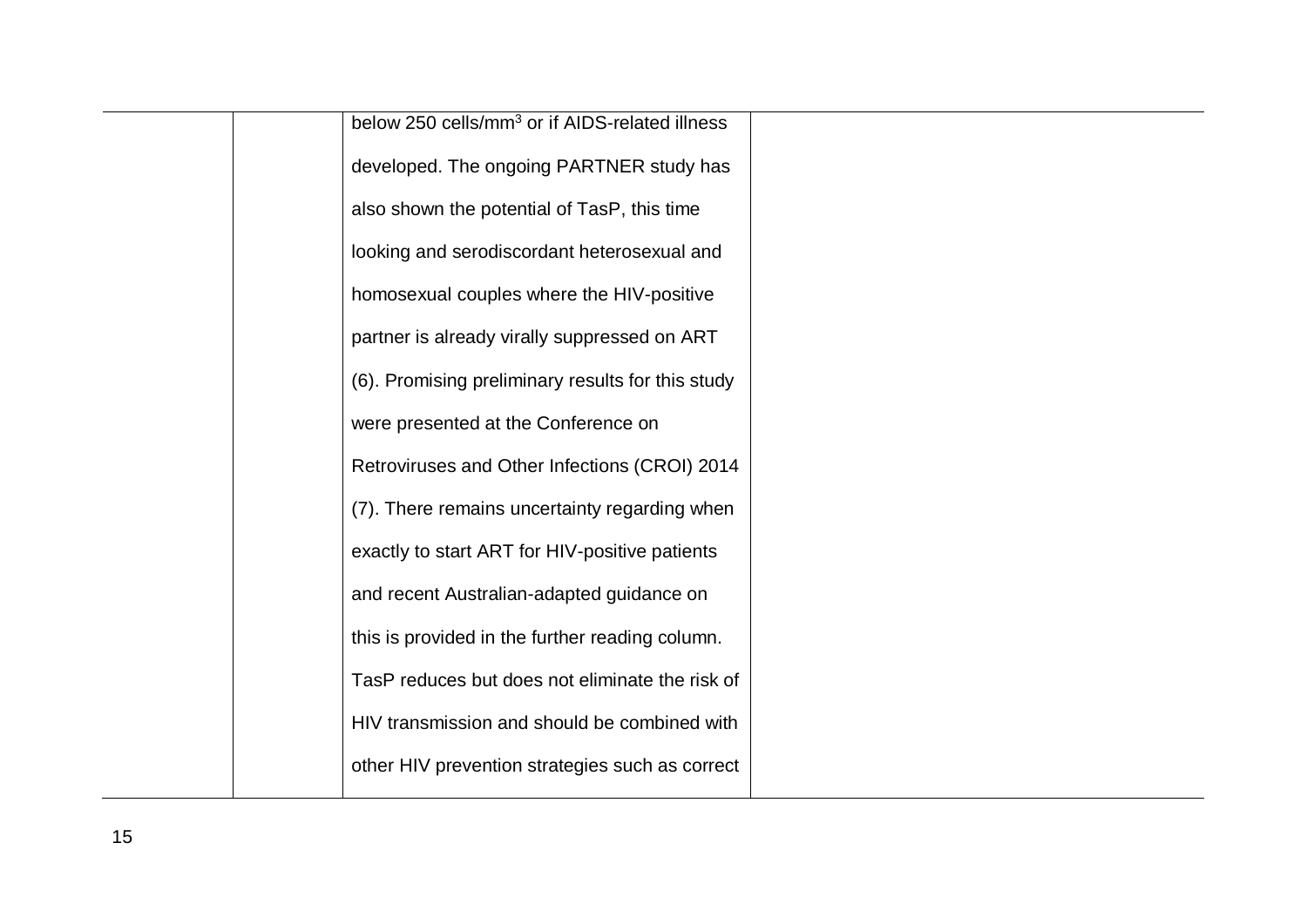|               |     | and consistent condom use and safe injecting      |                                                    |
|---------------|-----|---------------------------------------------------|----------------------------------------------------|
|               |     | practices. The Australian, "Opposites Attract"    |                                                    |
|               |     | study aims to test the efficacy of TasP amongst   |                                                    |
|               |     | serodiscordant homosexual couples and is          |                                                    |
|               |     | currently recruiting in Sydney, Melbourne,        |                                                    |
|               |     | Brisbane, Cairns and Canberra.                    |                                                    |
| Post-         | Yes | People that have potentially been exposed to      | Australasian Society for HIV Medicine. Post-       |
| exposure      |     | HIV (through sexual contact, needle-stick injury  | exposure prophylaxis after non-occupational and    |
| prophylaxis   |     | etc.) can be offered a 28-day course of ARVs.     | occupational exposure to HIV: national guidelines. |
| (PEP)         |     | The decision to offer PEP and regimen             | Darlinghurt, NSW: 2013.                            |
|               |     | prescribed is based on the type of exposure       |                                                    |
|               |     | and the risk of the source being HIV-positive, if |                                                    |
|               |     | the HIV status of the source is unknown. PEP      |                                                    |
|               |     | must be commenced within 72 hours of              |                                                    |
|               |     | exposure.                                         |                                                    |
| Prevention of | Yes | ART can significantly reduce the likelihood of    | State Government of Victoria, Better Health        |